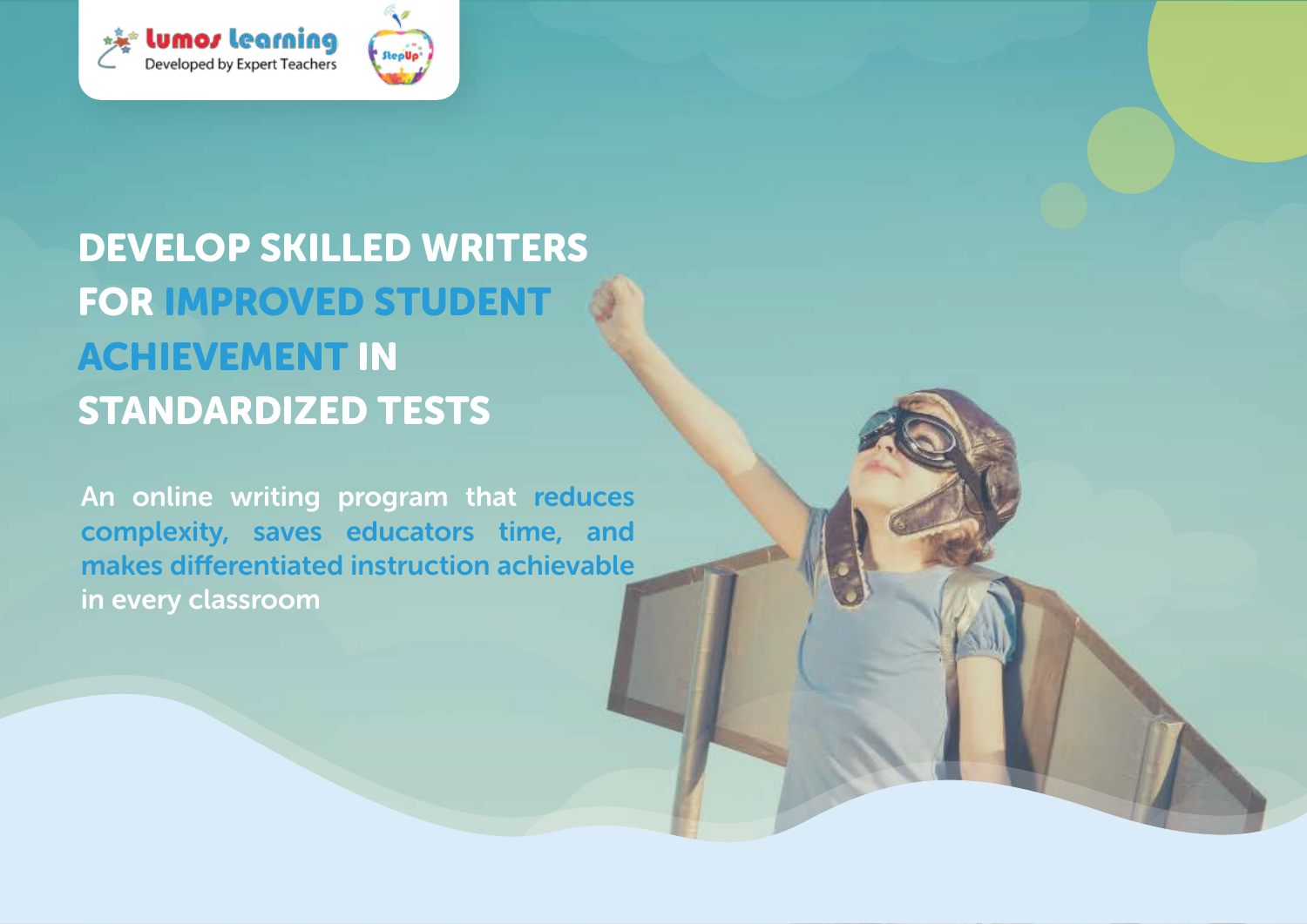

# OBSTACLES TO TEACHING WRITING TO STUDENTS

Writing is a complex skill and doesn't develop naturally, and thus it requires students to receive adequate practice and instruction in writing.

> The National Assessment of Educational Progress (NAEP) reports that **76%** of students are not proficient with basic writing

#### Some of the most common challenges to teaching writing include:

- Students in a typical class don't write frequently
- Teachers aren't able to devote enough time to writing and writing instruction
- Explicitly identifying and meeting the needs of individual students
- Lack of student motivation
- Access to quality teaching materials and resources

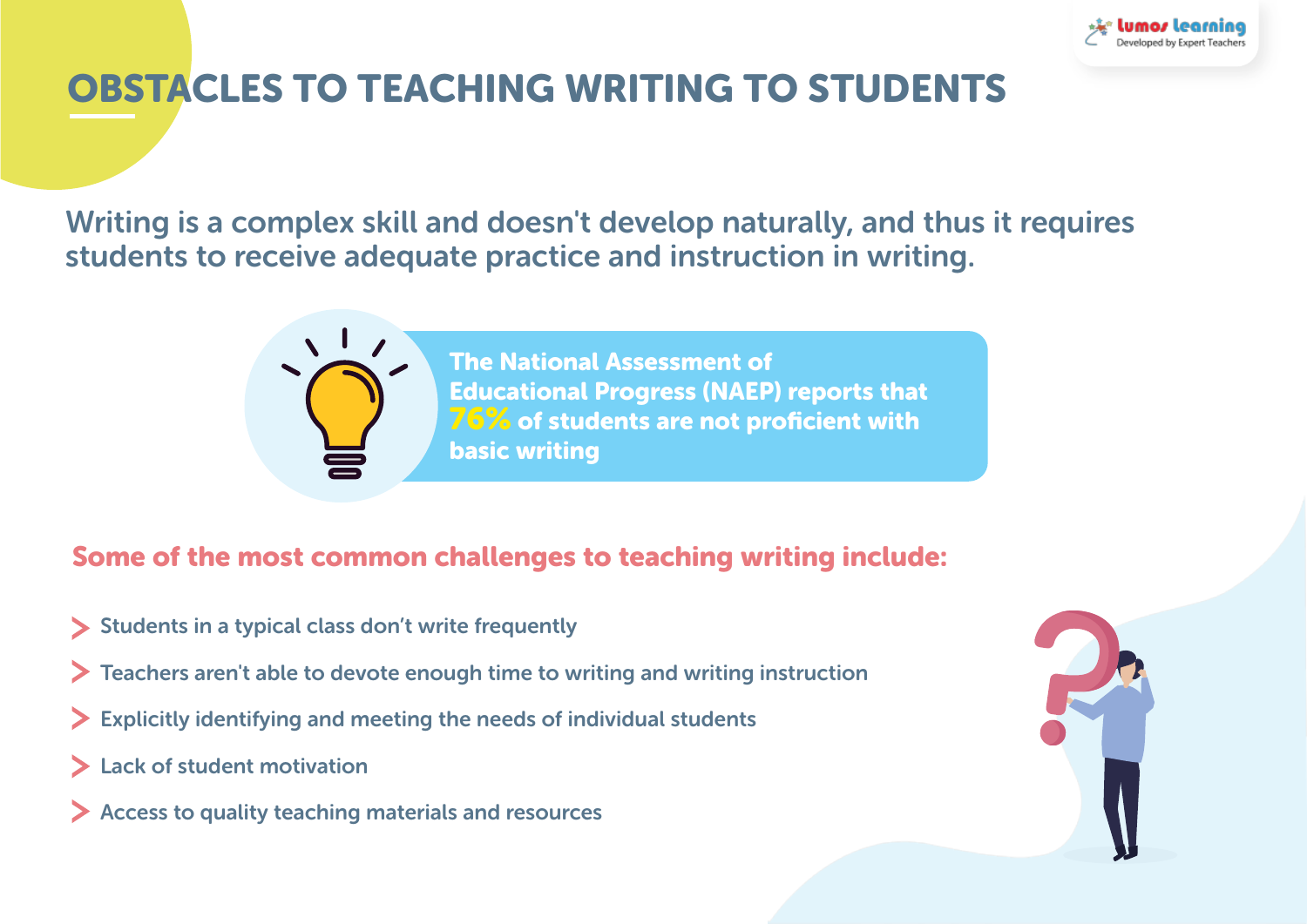

# ABOUT LUMOS StepUp WRITING PROGRAM

Lumos Learning is on a mission to transform K-12 students' writing skills with a robust state-of-the-art writing program designed to prepare them to excel in the high-stakes state assessments.

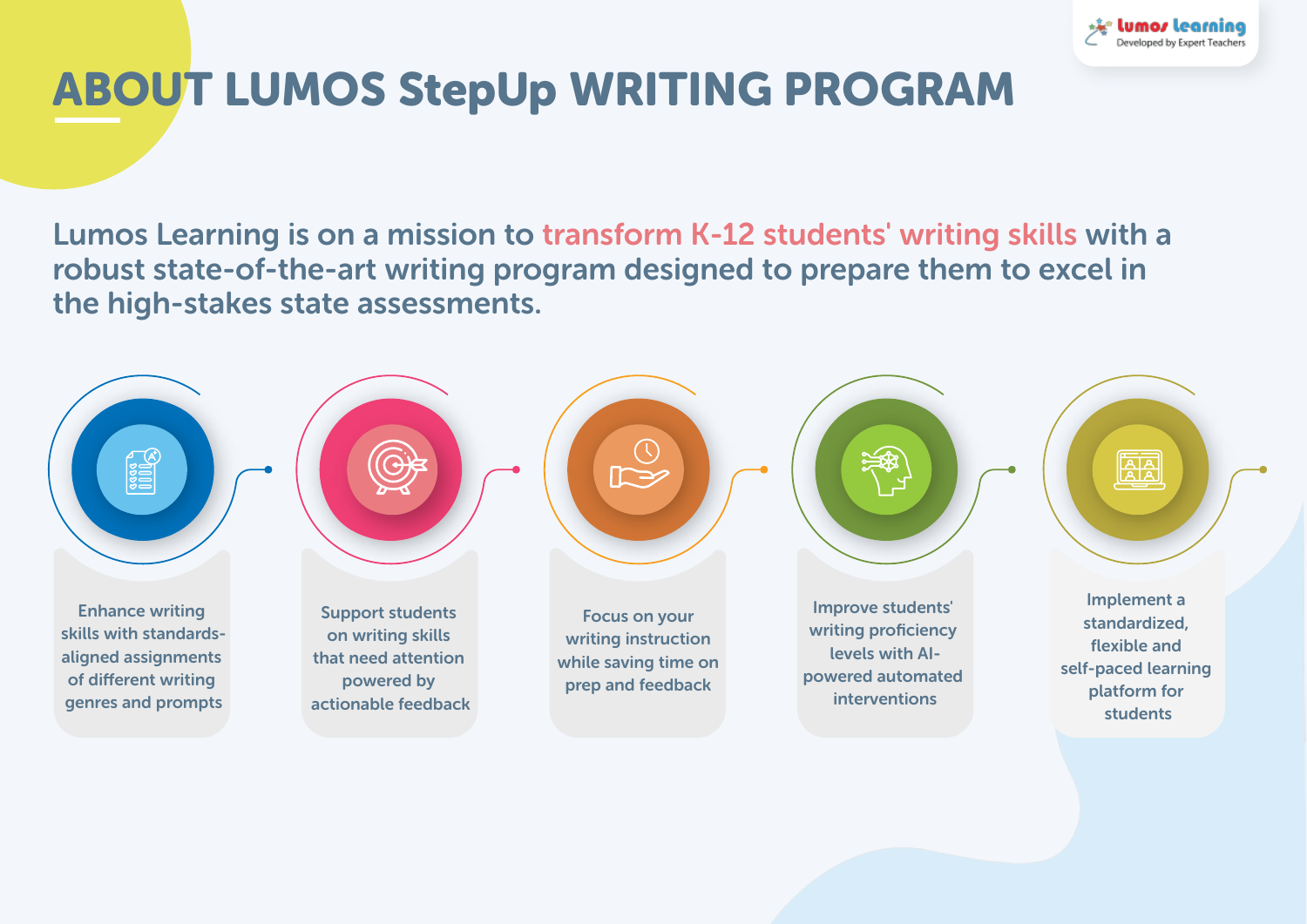Armed with actionable insights, deliver targeted writing instruction to drive meaningful growth



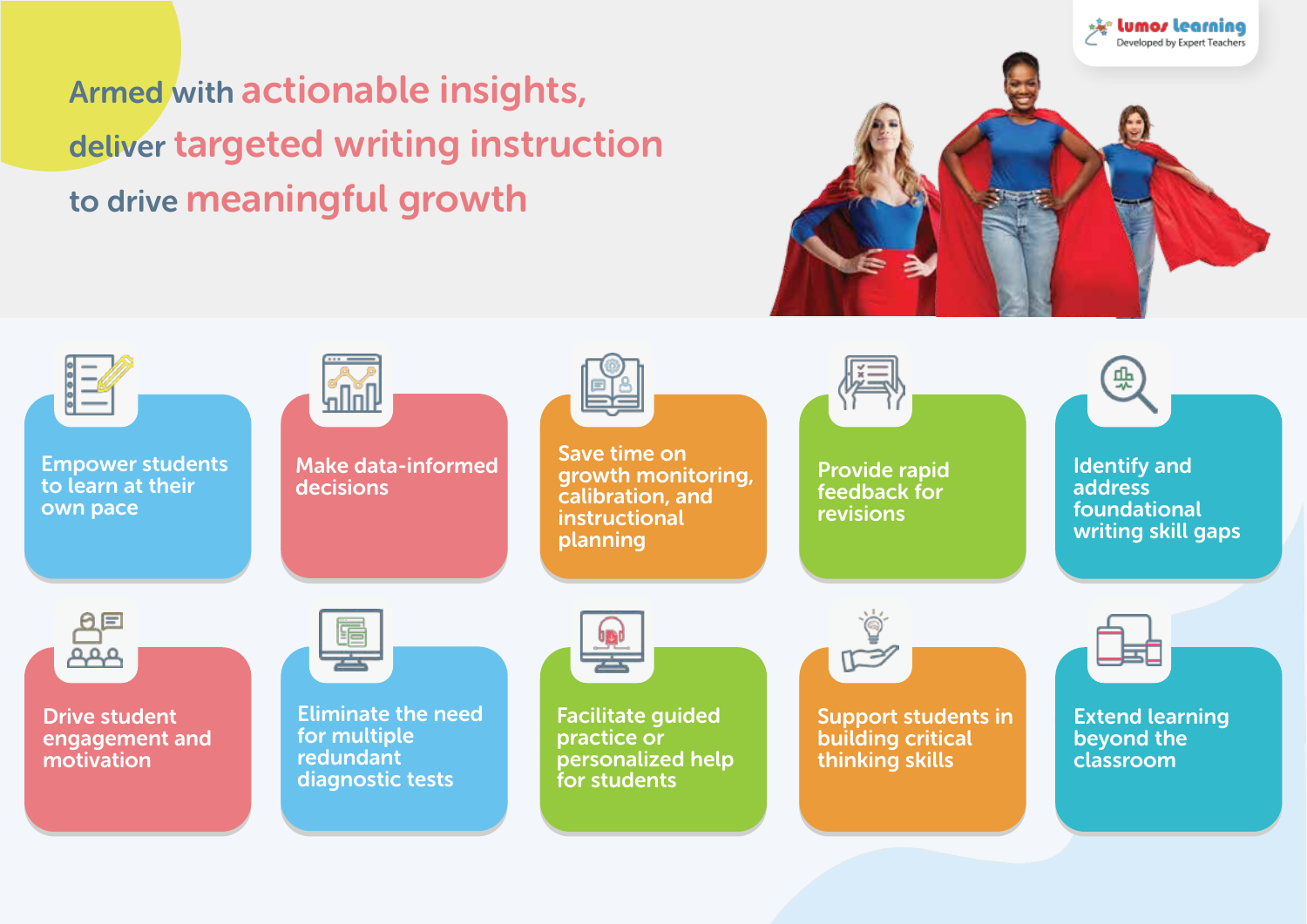

# WHAT MAKES STEPUP WRITING PROGRAM DIFFERENT?

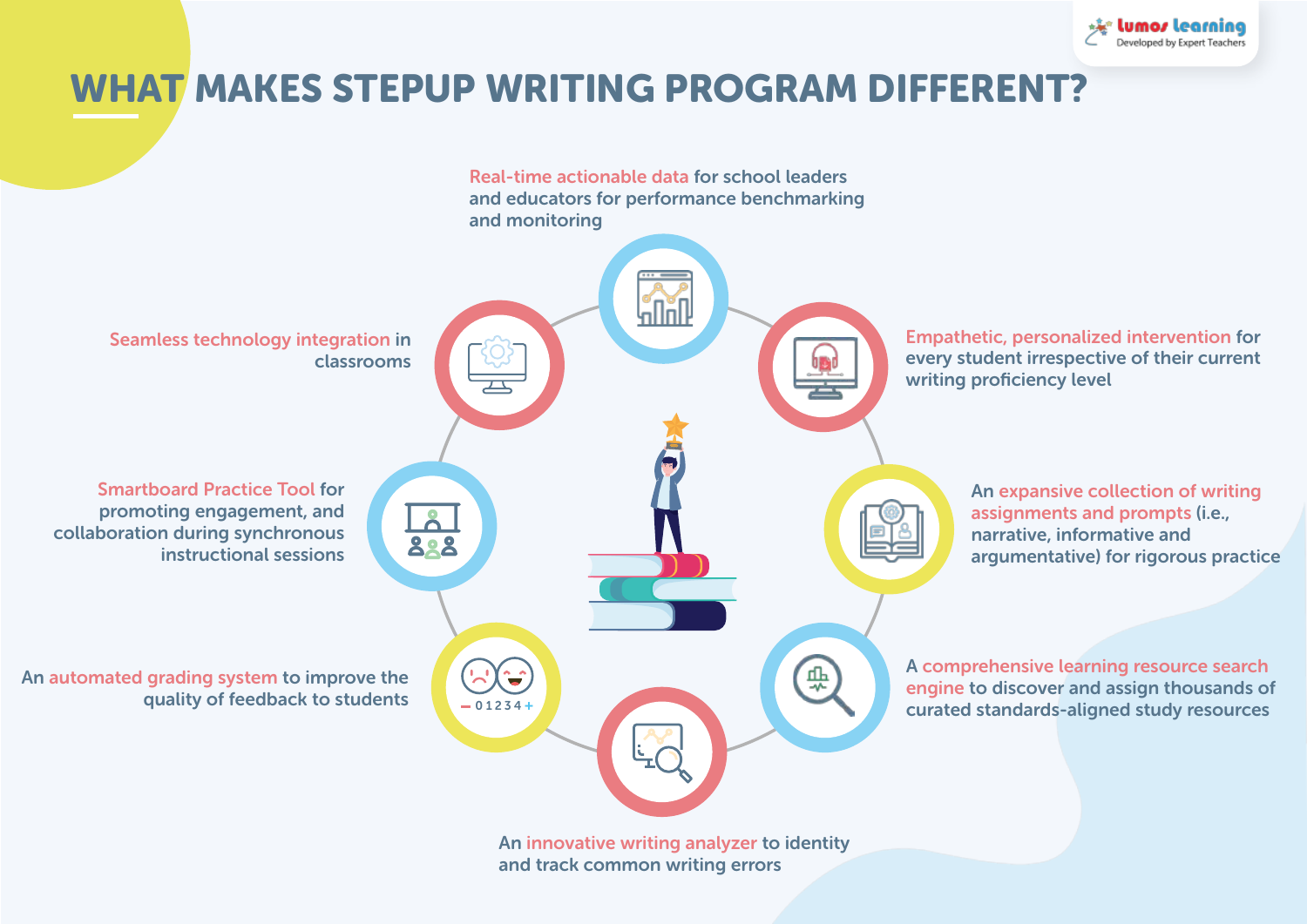# Write Metrics Write Metrics PROGRAM FEATURES

For teachers, the hardest part of planning is meeting each student's needs. With the push For teachers, the hardest part of planning is meeting each student's needs. With the push for differentiated instruction paired with the size of classes and the curriculum's demands, it can be an overwhelming task. On top of the amount of grading teachers have to complete, especially concerning writing, it can be challenging to track individual student needs.

common errors in student written responses and track improvements throughout the school year. It efficiently identifies and aggregates grammatical and spelling mistakes in student answers. It also has a robust algorithm that assigns a readability rating for each response. The readability and grade-level are measured based on Flesch-Kincaid scores. Lumos Write Metrics is an innovative writing analyzer designed to help educators understand

#### Using Write Metrics, you can:

- Diagnose and assess each students' writing level
- Easily identify common spelling and grammatical errors
- Focus attention on struggling writers who need extra help
- Monitor and manage students' performance over time and much more more more more made in the students' performance over time
- **Targeted writing remediation** and management over the control



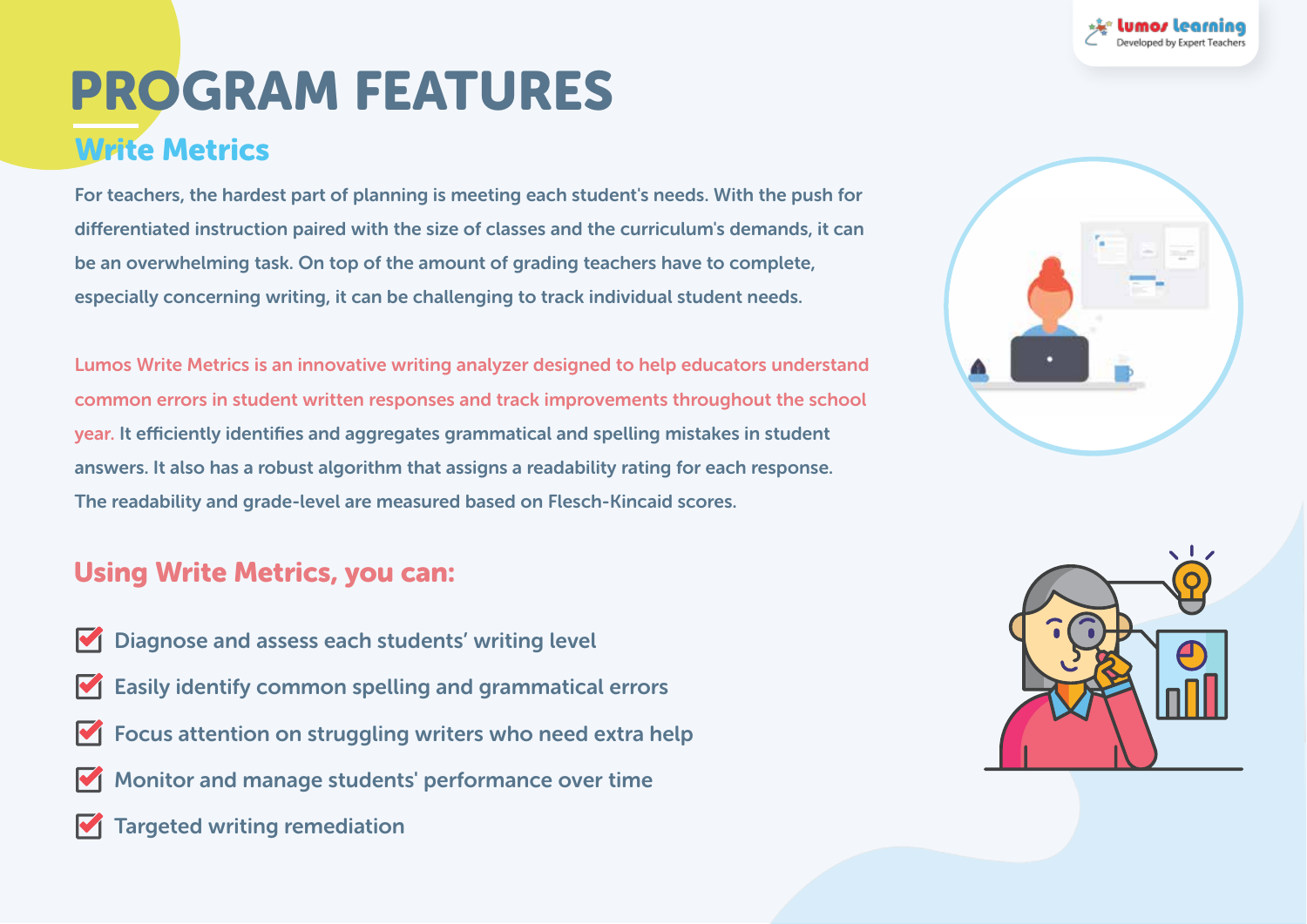# Intuitive Dashboard, Reports, and Analytics

Get instant access to in-depth student reports (collective and individual) across standards, domains, lessons, and more: view, download, and print reports related to student scores and activity data.

Whether you measure student-level, classroom-level, school-level, or district-level performance, our reports provide valuable insights necessary to drive school improvement initiatives.





### Remedial and Deep Remedial Additional Practice Modes

Every child learns at a different pace, which makes creating lesson timelines incredibly difficult for teachers. The Remedial and Deep Remedial assignment feature in the StepUp Teacher Portal can help students move at their own pace, get remediation for standards they need extra support in, and breeze through sections they have already mastered.

Turning on these modes can automatically assign additional practice lessons to students based upon their performance on the assignment. It's especially helpful to test students on an exact language standard, analyze their proficiency, and provide additional support.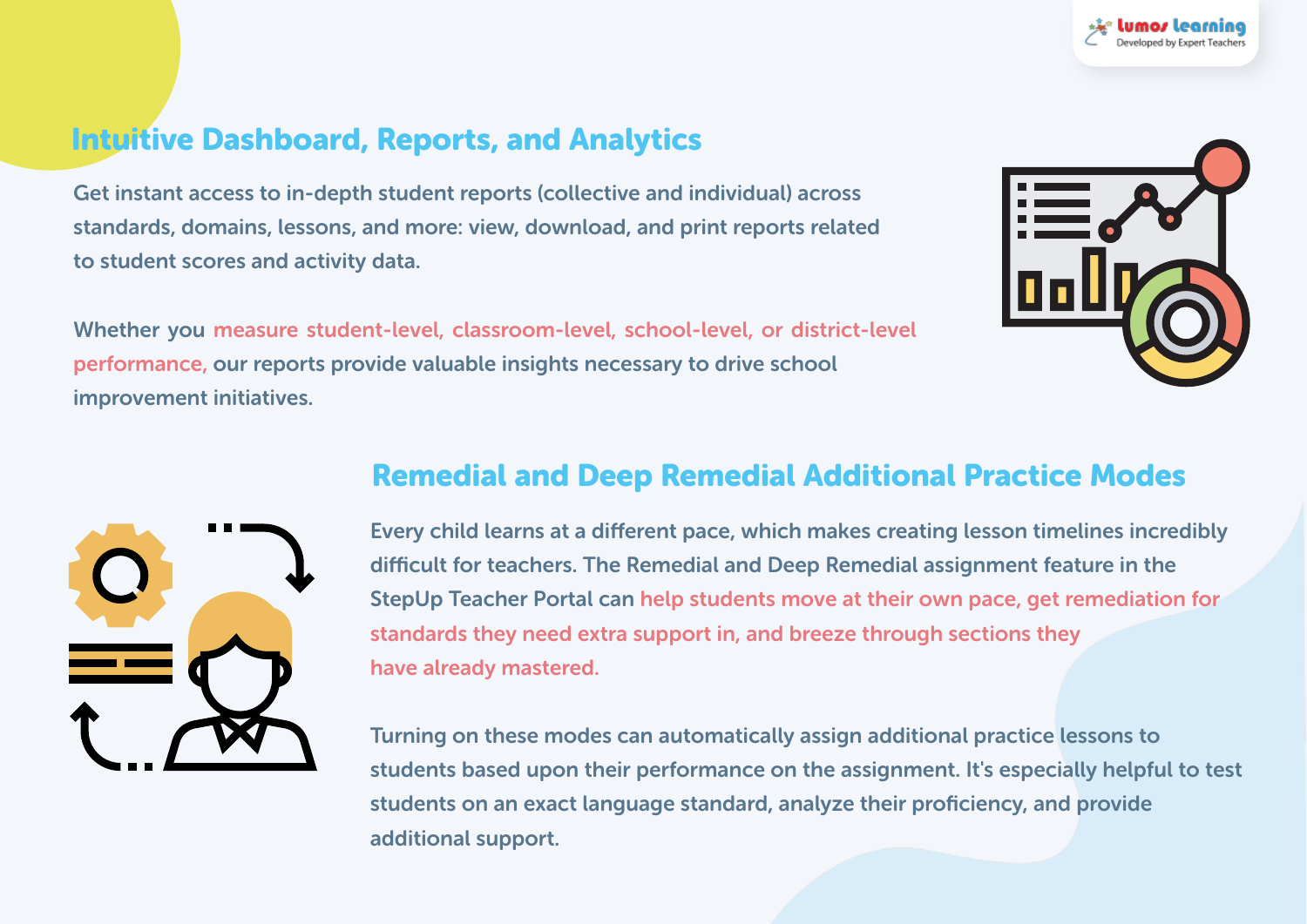# Self-Paced Guided Practice via Lumos Assistant

 $\Gamma$  $\sim$  for dierentiated instruction parameters and the size of classes and the size of  $\sim$  $\epsilon$  fan be an overwhelm the amount of the amount of the amount of  $\epsilon$ complete, especially concerning writing, it can be challenging to track individual studies of  $\mathcal{N}$ If you're looking for ways to aid students in learning autonomously after classroom sessions, Guided Practice in StepUp writing program can help you achieve that.

 $Ther$ Lumos Write Metrics Islamics Write Metrics Write Metrics Write and innovative writing and the second to help education of the second to help education of the second to help education of the second to help education of the understand common that nurture even student improvementing of their  $t$ spelling mistakes in student answers. It also has a robust algorithm that assigns a The Lumos Guided Practice in the student portal is an intelligent AI-powered conversational system. It helps your students practice critical standards in English Language Arts (ELA) in an empathetic environment that nurtures every student irrespective of their current proficiency level.

readed to a to address it carefully learne from the students' neeficiency based on Flexible schemes. engage learners. Like a teacher, it carefully learns from the students' proficiency data and drastically simplifies the users' experience. It also offers lessons that are precisely tailored to the student's unique needs and provides interactive voice and visual aid to motivate and



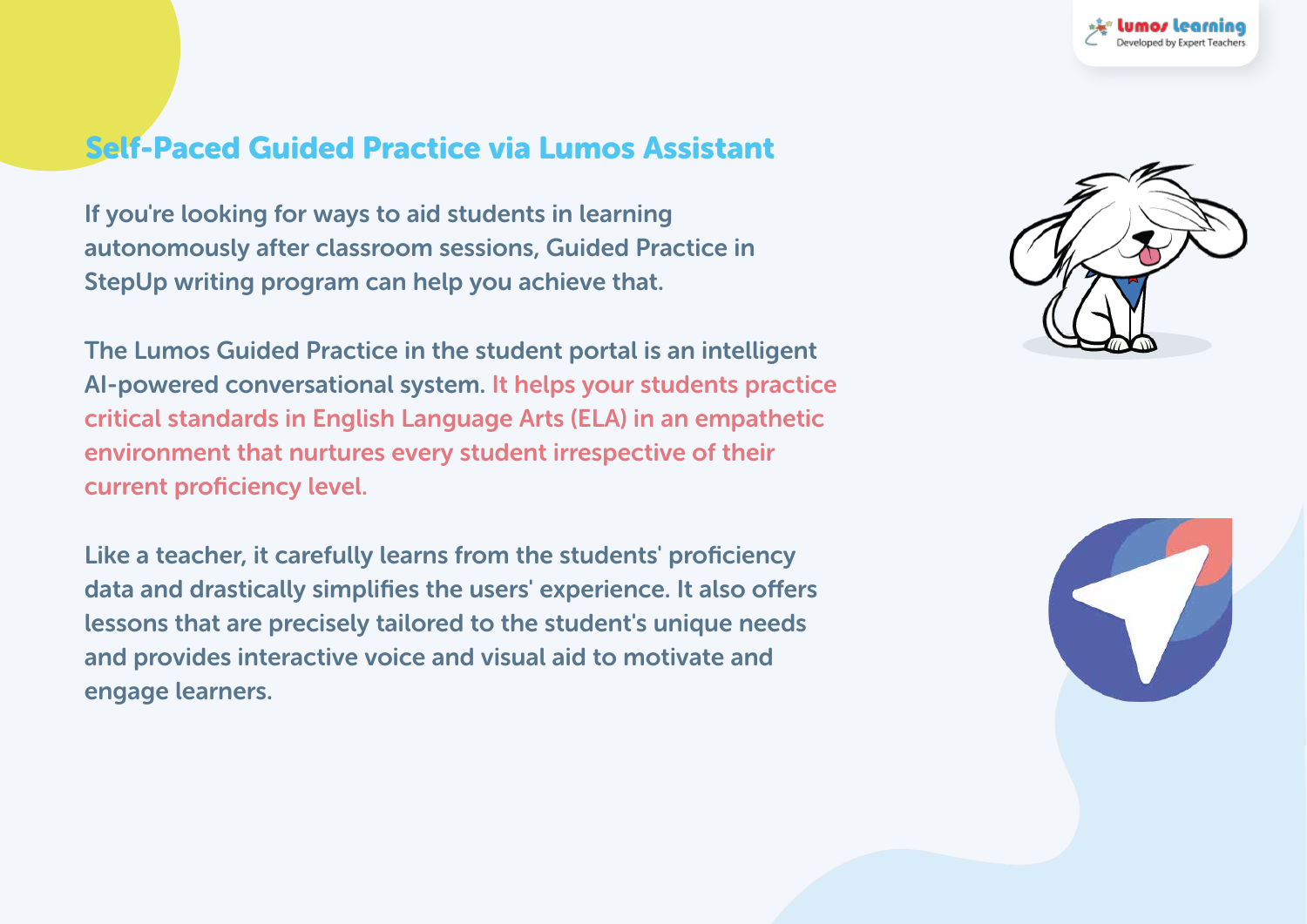### **Lumos Grading Assistant**

 $F$  teaching are an angle planning is meeting part of planning is a method of planning is a method of  $\mathbb{R}$ . for dierentiated instruction paired with the size of classes  $\mathcal{L}[\mathbf{m}]=\mathbf{0}$ it can be an overwhelming from the amount of  $\mathbb{R}^d$  . On the amount of grading teachers have to grading teachers have to  $\mathbb{R}^d$ Grading an open-ended question based on the rubrics is a rather time-consuming job for teachers.

The Lumes Cuading assistant is an inneustive tool that needs.<br>Indiana Lumontanowy world writing writing and an innovative writing and the second to help education of the state of t understand common errors in student written responses and track improvements and track improvements and track The Lumos Grading assistant is an innovative tool that provides instant grading to students' constructed responses automatically using machine learning and artificial intelligence.

the slappitters provides a directional scene and aggle of special mistakes in student and a robust and a robust algorithm that a robust algorithm that assigns a robust a robust algorithm that as a robust algorithm that as a robust algorithm that as a robust algorithm that as is a readability rating for each readability rating for each response. based on Flexibility scheme in Flexibility spectrum. The algorithm provides a directional score on a scale of 0 to 4. It takes several attributes of a student's response, including grammar errors, spelling errors, proximity to the expected answer, etc.

and quality of feedback to students while you still stay in The automated grading system increases the effectiveness control.



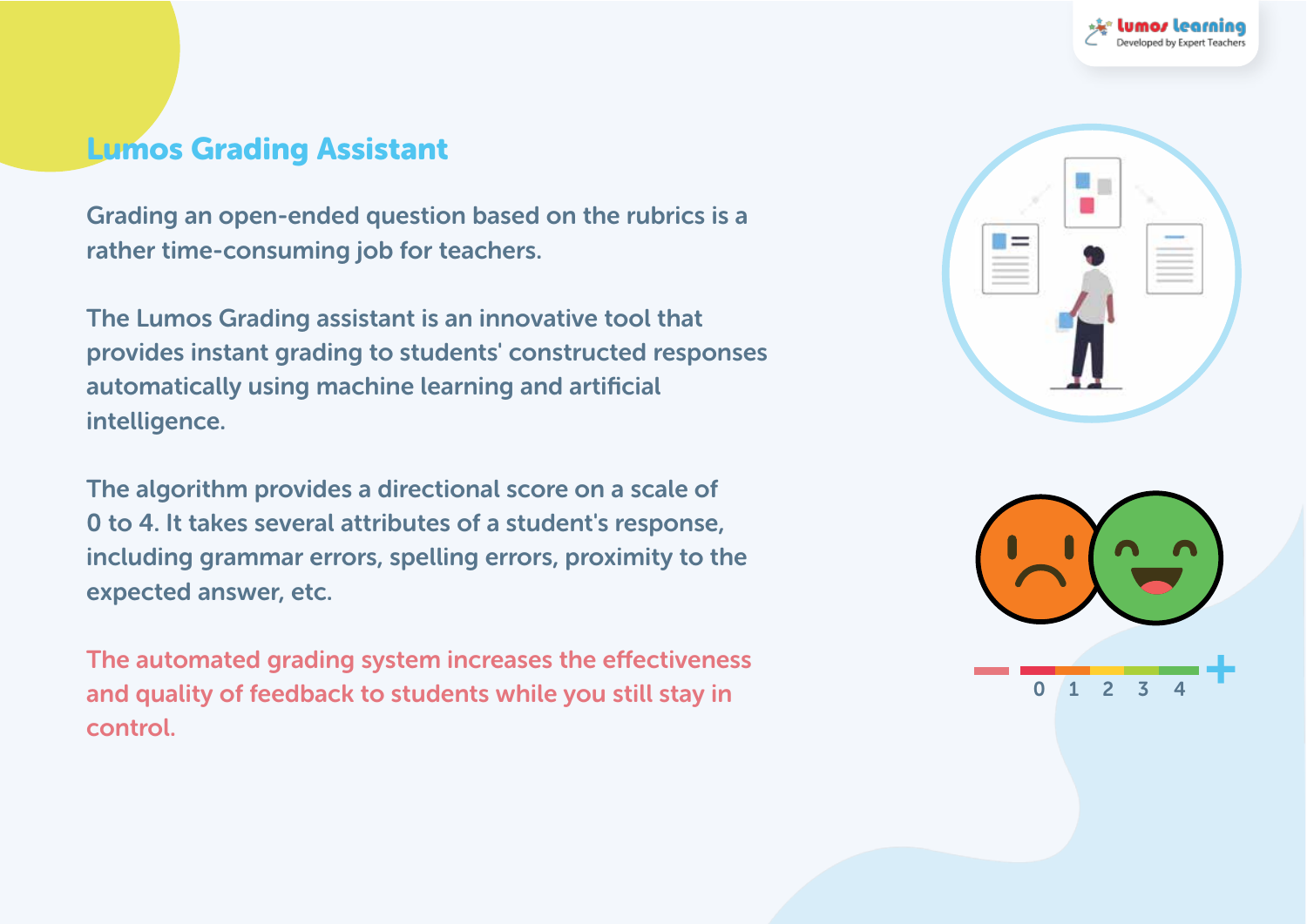## Lumos EdSearch

Imagine getting back countless hours spent searching for quality study materials to help students learn effectively! No more endless scrolling through page after page in Google or your favorite search engine to find learning resources or practice materials.

Lumos EdSearch is a premier online educational search tool designed to help educators quickly find standards-aligned resources, create and share lesson plans and assignments, whether for standardized testing or extended learning, at any grade level.



#### Using EdSearch, you can

- Discover thousands of curated standards-aligned study resources
- $\blacksquare$  Offer safe search to students
- Get ready access to a multitude of grade-appropriate resources including, reading passages, vocabulary V practice aids, engaging videos, apps, worksheets, interactive quizzes, sample questions, etc.
- Create and assign personalized resource kits to your students to improve writing proficiency, reading comprehension, vocabulary skills and more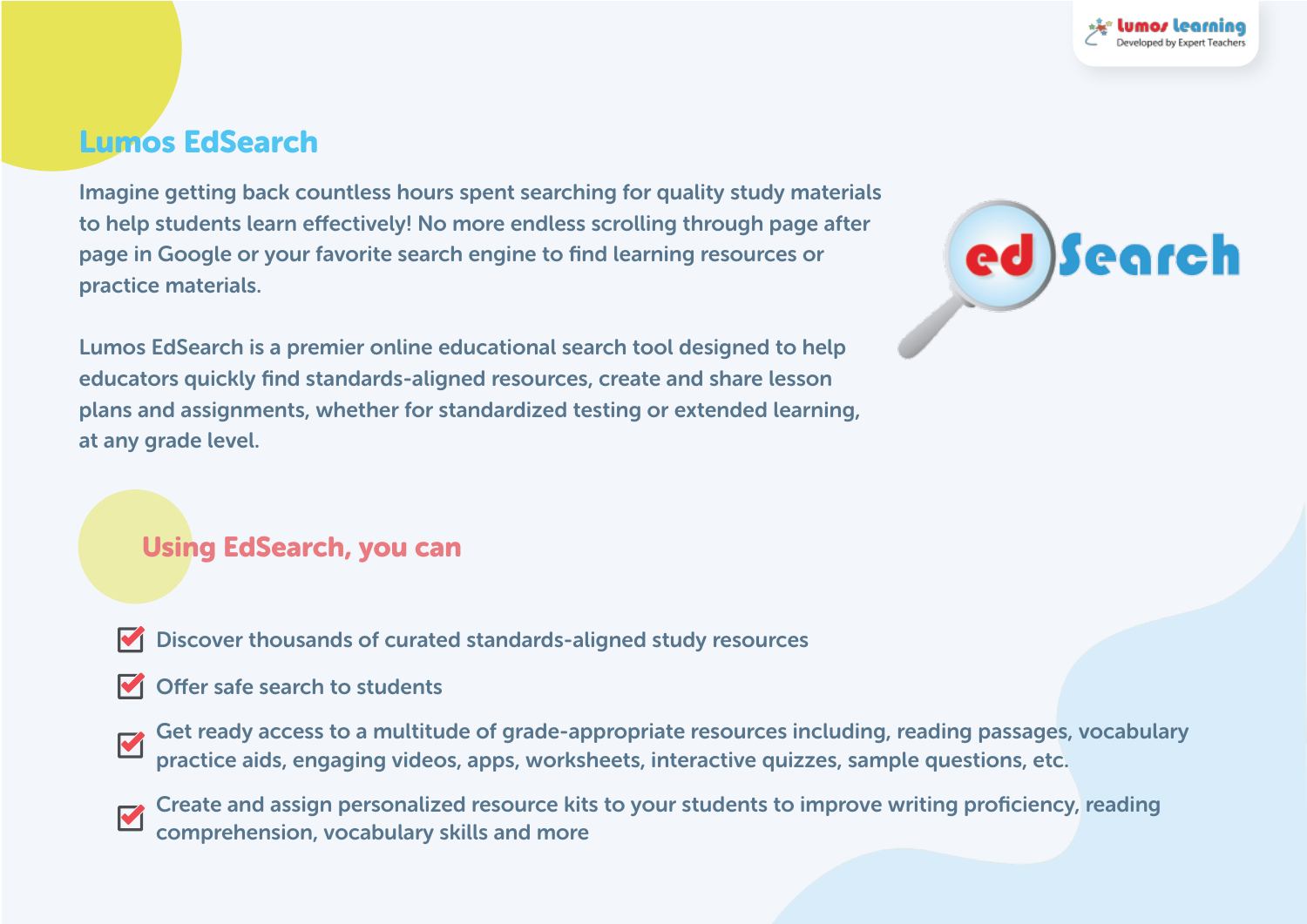# Lumos Assistant

The Lumos Assistant is a digital assistant system similar to Siri or Alexa but specifically built to support students in K-12. It combines conversational bot technology with Machine Learning and student activity data to make highly personalized recommendations for each student.

#### Some of the key capabilities include:

Quick and effortless access to priority assignments Alerts about pending & completed assignments Motivates students to progress and improve Provides optimal content to fit their needs best





## Mind Mapping

Encourage students to use the Mind Map tool, which provides a clean interface for students to generate and connect thoughts while attempting to write essays or any extended responses during assignments.

It allows students to draw out any ideas and thoughts that come to mind, then organize them to plot out storylines, character relationships, and more. For teachers and students, mind mapping offers a fundamentally different way to work with information.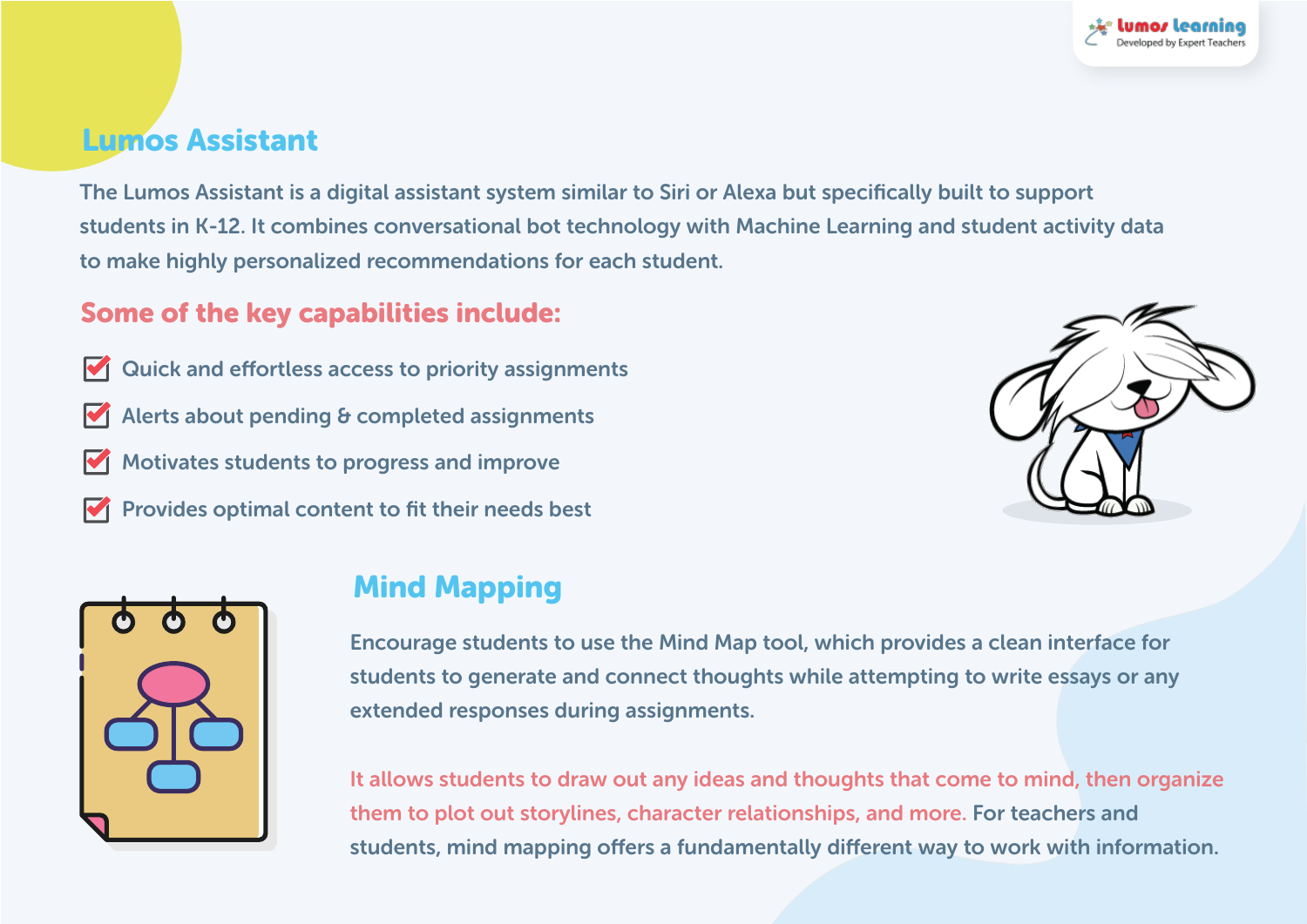# An Exhaustive Collection of Assignments

The program supports an extensive collection of writing assignments of different genres and prompts (i.e., narrative, informative and argumentative) - offered in multiple formats. Further, you can create your custom assignments in whatever format you choose





#### Benchmarking Tests

Assign benchmarking assignments with standards-aligned questions for writing. Students can practice the new item types and get access to detailed diagnostic reports. It's ideal for diagnosing student learning difficulties, intervention, remedial programs, and standardized test preparation.

### Smartboard Practice Mode

It enables you to share and display assignments to the students in the class for real-time student progress and performance tracking. The Smartboard practice tool offers many different opportunities for teachers, such as easy customization of activities, increased information about student understanding, and collaboration opportunities. Use Smartboard mode to provide individualized feedback and improve the students' engagement during writing instructional sessions.

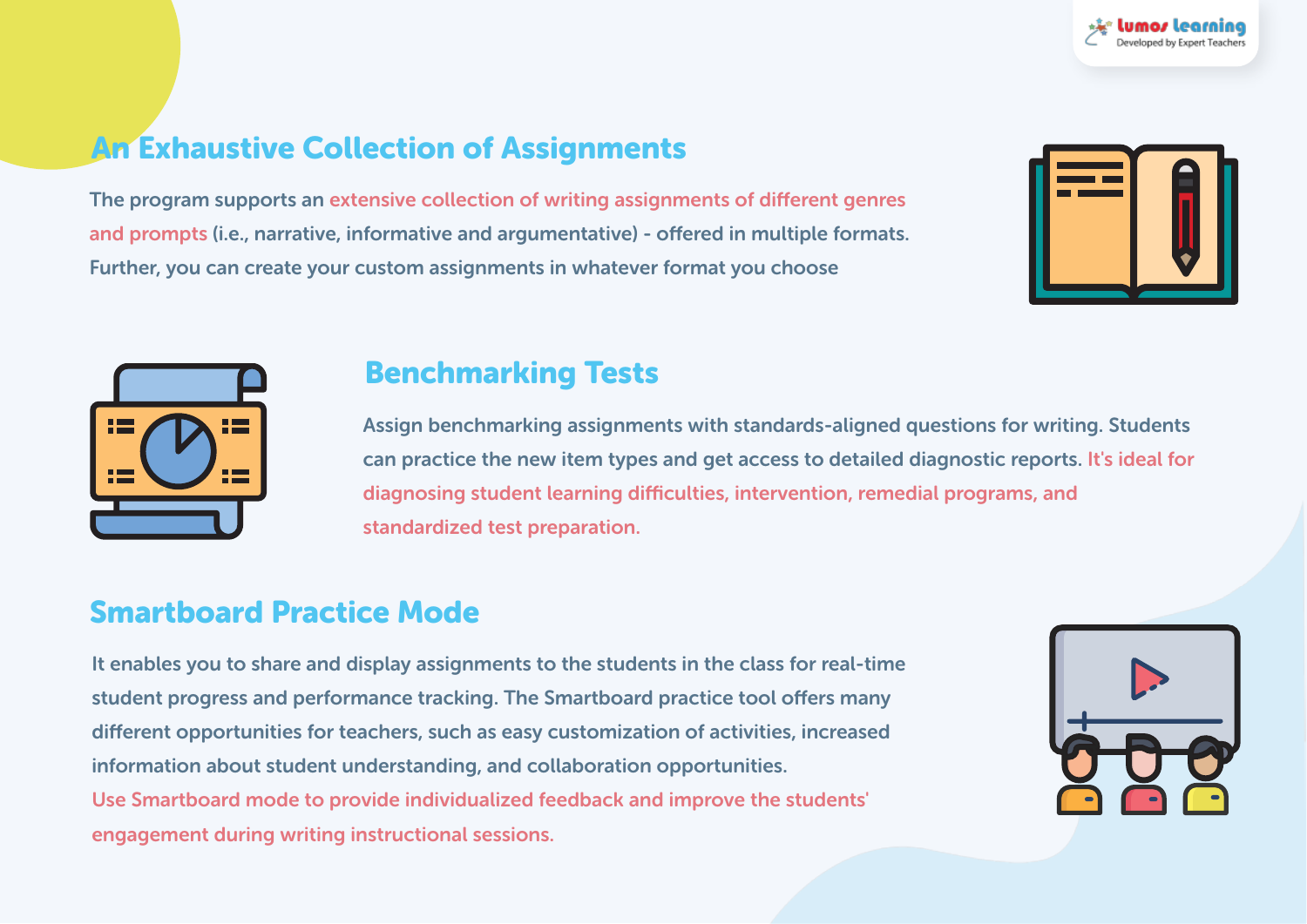





Complies with COPPA and FERPA guidelines

Personalized interfaces for educators, administrators, students and parents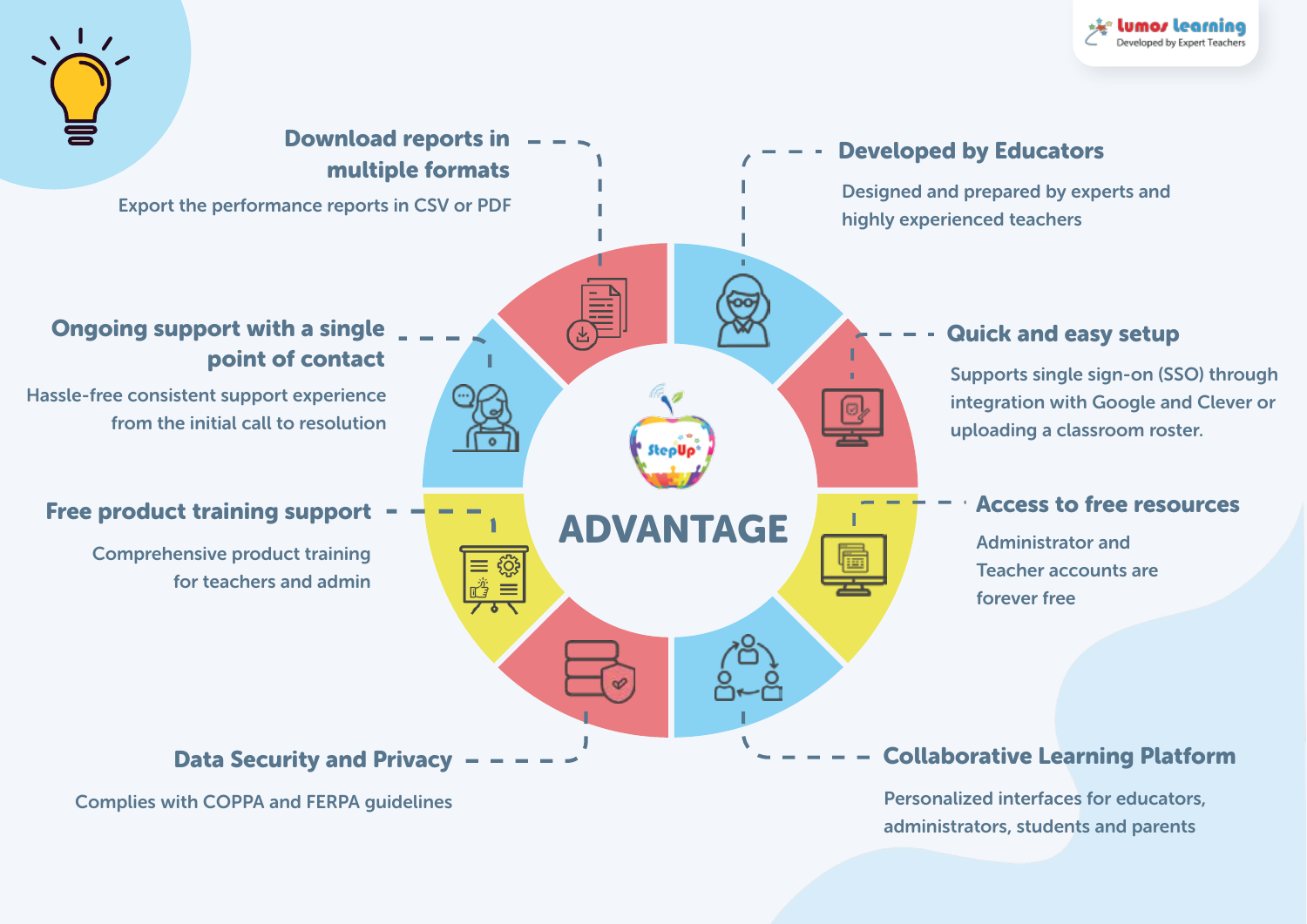

# ABOUT LUMOS LEARNING

At Lumos, we offer engaging learning programs to improve student achievement on state assessments. The Lumos StepUp program offers realistic assessment rehearsal along with path-breaking AI-powered remedial practice.

We pride in our ability to create custom solutions specifically designed to meet individual school districts' needs. Using our standards-aligned learning programs, educators can help students succeed in high-stakes assessments and significantly improve school rankings.

Our track record speaks for itself - the program is used by over







26,000+ Schools 53,000+ Teachers 368,000+ Students

### Mission Statement

At Lumos Learning, we believe in being there when a student needs that extra help - as a teacher, as a parent. So, we are working diligently to build an empathetic learning platform that nurtures student achievement.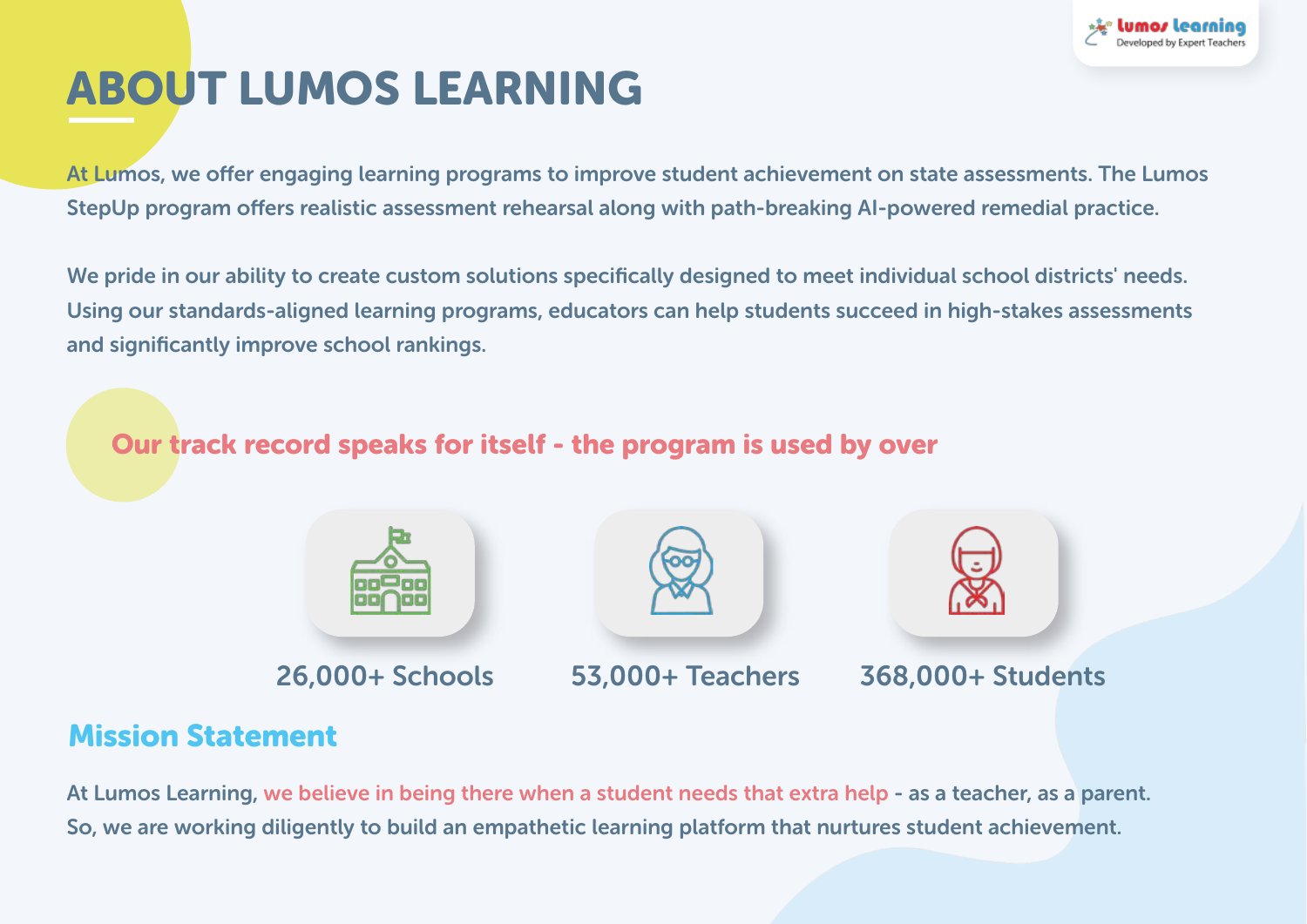# EDUCATOR'S LOVE STEPUP

"I use this resource to prepare students for standardized assessments. I love the language and structure aligned to the state standards, so when done in small or whole groups, it provided a realistic picture of what students will see on the real assessments. I also love the option to display text from a computer; this is great for online assessment practice."

Lisa Jones, Academic Coach

"We choose Lumos because of the content for the state assessment. It is the closest thing to real-life state assessment questions, which makes the students better prepared. Our teachers believe in the Lumos product, and we are delighted as a school. Thanks Lumos!"

**II** T.